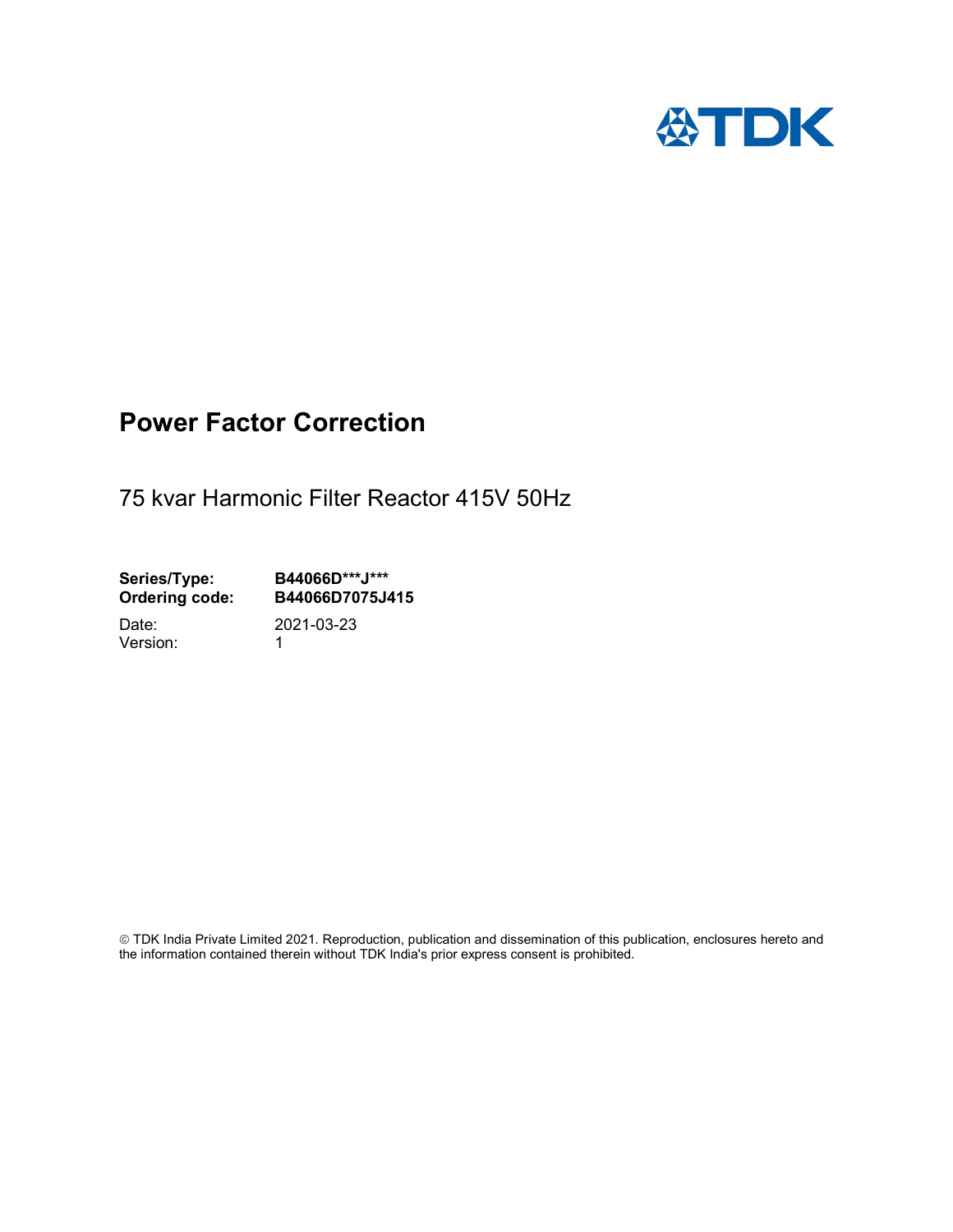# TDK

### Power Factor Correction and Content of Content of Content of Content of Content of Content of Content of Content of Content of Content of Content of Content of Content of Content of Content of Content of Content of Content

#### 75 kvar Harmonic Filter Reactor 415V 50Hz B44066D\*\*\*J\*\*\*

#### **Characteristics**

- $\blacksquare$  Highest linearity
- Temperature control via micro switch in inner coil
- $\blacksquare$  Highest life time by high quality materials
- **Low losses**
- $\blacksquare$  High overloading capability
- Safety device, temperature micro switch
- Copper winding
- **Low noise**



| Technical data                                  |                |             |  |
|-------------------------------------------------|----------------|-------------|--|
| De-tuning factor p                              | $\overline{7}$ | %           |  |
| Effective filter output $Q_C$                   | 75             | kvar        |  |
| Rated voltage $V_R$ <sup>1)</sup>               | 415            | V           |  |
| Rated frequency f                               | 50             | Hz          |  |
| Ambient temperature / Insulation class          | 40/H           | $^{\circ}C$ |  |
| Capacitance C delta (tot.)                      | 1289.13        | μF          |  |
| Inductivity L                                   | $3 \cdot 0.55$ | mH          |  |
| Fundamental current 11 <sup>3)</sup>            | 110.60         | A           |  |
| Linear up to $4$ )                              | 180.5          | A           |  |
| Effective current $IRMS$ <sup>2)</sup>          | 118.43         | A           |  |
| Rated harmonic voltages (3rd/5th/7th/11th/13th) | 0.5/6/5/3.5/3  | $\%$        |  |
| Temperature protection (NC)                     | yes            |             |  |
| Total losses $P_D$                              | 270            | W           |  |
| Total weight                                    | 40             | kg          |  |

<sup>1)</sup> Voltage rise up to 106% of rated voltage is considered in current  $I_{\text{eff}}$ .

<sup>2)</sup>  $I_{eff} = \sqrt{(I_1^2 + I_3^2 + ... I_x^2)}$ 

<sup>3)</sup>  $11 = 1.06$   $\cdot$   $I_R$  ( $I_R$  = Capacitor current 50Hz)

<sup>4)</sup> Linear current =  $1.73$   $\cdot$  I<sub>R</sub> (I<sub>R</sub> = Capacitor current 50Hz)

#### **Connection**

| Line                | l 1U1-1V1-1W1       |
|---------------------|---------------------|
| Capacitors          | l 1U2-1V2-1W2       |
| Temperature control | <u> 4 ຕ</u><br>ے- ا |

#### Reference standard IEC60076-6

CAP FILM ES PFC PM 2021-03-23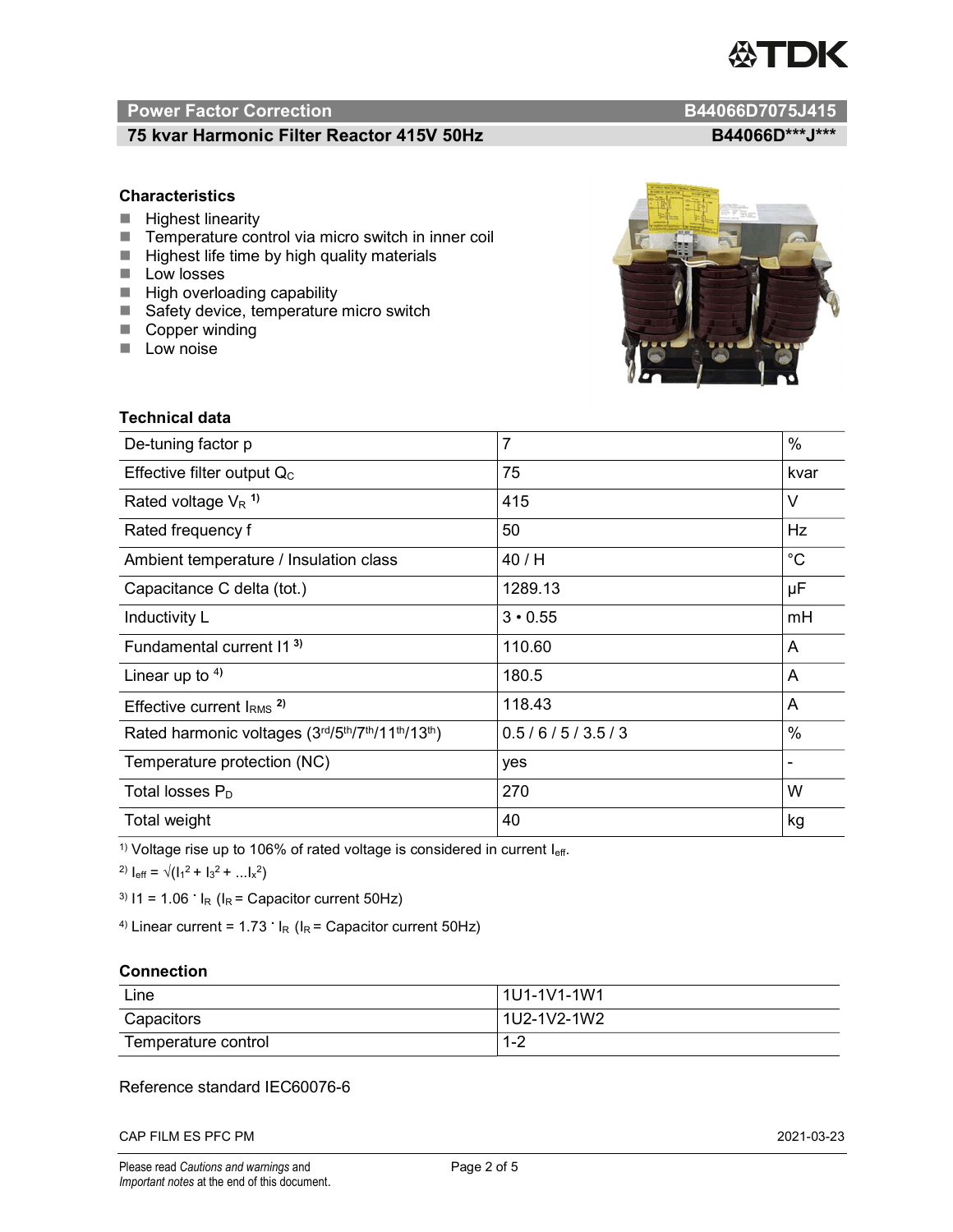

#### Power Factor Correction and B44066D7075J415

#### 75 kvar Harmonic Filter Reactor 415V 50Hz B44066D\*\*\*J\*\*\*

#### Dimensional drawings



#### **Dimensions**

| L/mm  | 305   | b/mm  | 150  |
|-------|-------|-------|------|
| H/mm  | 270   | e/mm  | 97±5 |
| W/mm  | 180±5 | d1/mm | 10.8 |
| 11/mm | 250   | d2/mm | 15.5 |
| 12/mm | 250   | A     | 175  |
| n1/mm | 150   | B     | 132  |
| n2/mm | 135±3 | Ø     | 10.5 |

#### Cautions and warnings

- Do not install the reactor in case of any visible damages.
- $\blacksquare$  Installation must be done by skilled personnel only.
- Do not use or store harmonic filter reactors in corrosive atmosphere, especially where chloride gas, sulphide gas, acid, alkali, salt or similar substances are present.
- Do not touch the device during operation: all electrically active parts of this equipment such as windings, electronic components, leads, fuses and terminals carry a dangerous voltage which can lead to burns or electric shock.
- Covers which protect these electrically active parts from being touched must not be opened or removed during operation.
- Before any assembly or maintenance work is started, all installations and equipment must be disconnected from the power source.
- Noncompliance with these instructions may lead to death, serious injury or major damage to equipment.

FAILURE TO FOLLOW CAUTIONS MAY RESULT, WORST CASE, IN PREMATURE FAILURES OR PHYSICAL INJURY.

CAP FILM ES PFC PM 2021-03-23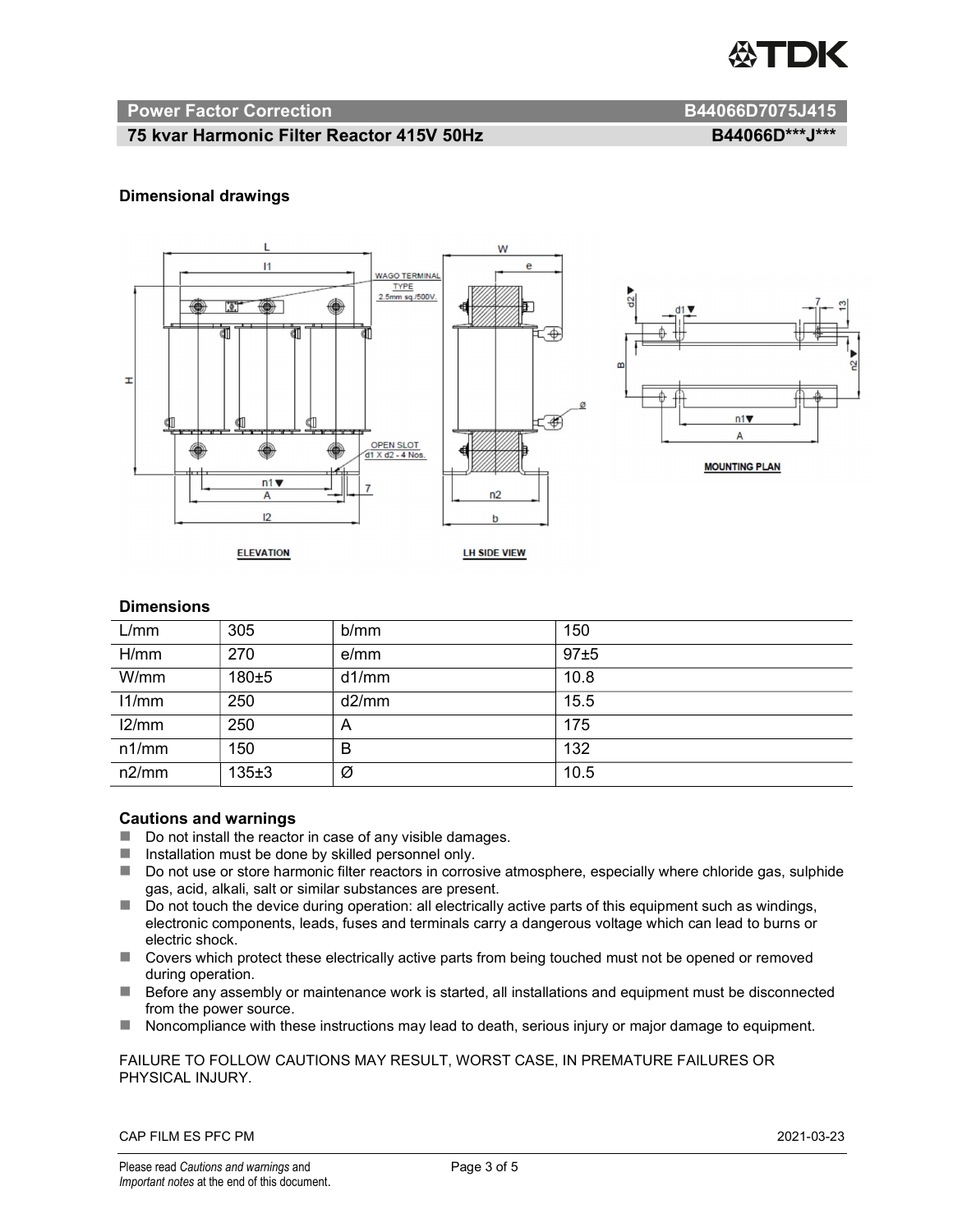

#### Power Factor Correction **B44066D7075J415**

#### 75 kvar Harmonic Filter Reactor 415V 50Hz B44066D\*\*\*J\*\*\*

The following applies to all products named in this publication:

- 1. Some parts of this publication contain statements about the suitability of our products for certain areas of application. These statements are based on our knowledge of typical requirements that are often placed on our products in the areas of application concerned. We nevertheless expressly point out that such statements cannot be regarded as binding statements about the suitability of our products for a particular customer application. As a rule we are either unfamiliar with individual customer applications or less familiar with them than the customers themselves. For these reasons, it is always ultimately incumbent on the customer to check and decide whether a product with the properties described in the product specification is suitable for use in a particular customer application.
- 2. We also point out that in individual cases, a malfunction of electronic components or failure before the end of their usual service life cannot be completely ruled out in the current state of the art, even if they are operated as specified. In customer applications requiring a very high level of operational safety and especially in customer applications in which the malfunction or failure of an electronic component could endanger human life or health (e.g. in accident prevention or life-saving systems), it must therefore be ensured by means of suitable design of the customer application or other action taken by the customer (e.g. installation of protective circuitry or redundancy) that no injury or damage is sustained by third parties in the event of malfunction or failure of an electronic component.
- 3. The warnings, cautions and product-specific notes must be observed.
- 4. In order to satisfy certain technical requirements, some of the products described in this publication may contain substances subject to restrictions in certain jurisdictions (e.g. because they are classed as hazardous). Useful information on this will be found in our Material Data Sheets on the Internet (www.tdk-electronics.tdk.com/material). Should you have any more detailed questions, please contact our sales offices.
- 5. We constantly strive to improve our products. Consequently, the products described in this publication may change from time to time. The same is true of the corresponding product specifications. Please check therefore to what extent product descriptions and specifications contained in this publication are still applicable before or when you place an order.

We also reserve the right to discontinue production and delivery of products. Consequently, we cannot guarantee that all products named in this publication will always be available. The aforementioned does not apply in the case of individual agreements deviating from the foregoing for customer-specific products.

- 6. Unless otherwise agreed in individual contracts, all orders are subject to our General Terms and Conditions of Supply.
- 7. Our manufacturing sites serving the automotive business apply the IATF 16949 standard. The IATF certifications confirm our compliance with requirements regarding the quality management system in the automotive industry. Referring to customer requirements and customer specific requirements ("CSR") TDK always has and will continue to have the policy of respecting individual agreements. Even if IATF 16949 may appear to support the acceptance of unilateral requirements, we hereby like to emphasize that only requirements mutually agreed upon can and will be implemented in our Quality Management System. For clarification purposes we like to point out that obligations from IATF 16949 shall only become legally binding if individually agreed upon.